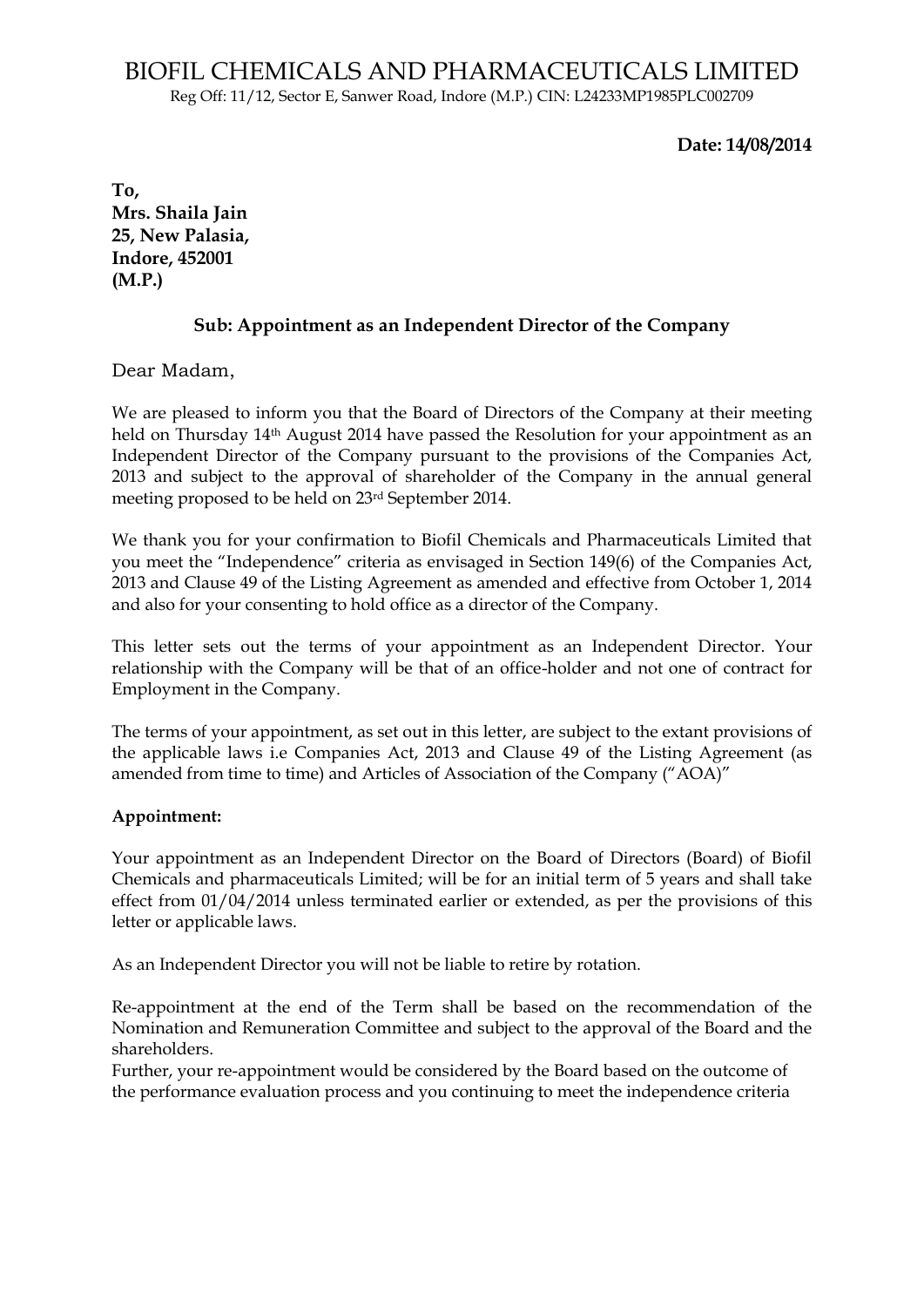Reg Off: 11/12, Sector E, Sanwer Road, Indore (M.P.) CIN: L24233MP1985PLC002709

#### **Board Committee**

The Board may, if it deems fit, invite you for being appointed on one or more existing Board Committees or any such Committee that may be set up in the future. Your appointment on such Committee(s) will be subject to the applicable regulations.

You are expected to attend Board, Board Committees, to which you may be appointed and Shareholders" meetings and to devote such time to your duties as deemed appropriate for discharge of your duties effectively.

By accepting this appointment, you confirm that you are able to allocate sufficient time to meet the expectations from your role to the satisfaction of the Board.

#### **Role Duties and Responsibilities**

As member of the Board you along with the other Directors will be collectively responsible for meeting the objectives of the Board which include:

- Requirements under the Companies Act, 2013
- Responsibilities of the Board" as outlined in the Corporate Governance requirements as prescribed by Stock Exchanges under Clause 49 of the Listing Agreement.
- Accountability under the Director"s Responsibility Statement
- Overseeing the maintenance of high standards of Companies values and ethical conduct of business.
- Protecting and enhancing the value of the Company.

You shall abide by the 'Code For Independent Directors' as outlined in Schedule IV to section 149(8) of the 2013 Act, and duties of directors as provided in the 2013 Act (including Section 166) and in Clause 49 of the Listing Agreement.

You will also be responsible for providing guidance in the area of your expertise.

#### **Induction and Development**

The Company shall, if required, conduct formal induction program for its Independent Directors.

The Company shall, as may be required, support Directors to continually update their skills and knowledge and improve their familiarity with the Company and its business. The Company will fund/arrange for training on all matters which are common to the whole Board.

#### **Performance Appraisal / Evaluation Process**

As a member of the Board, your performance shall be evaluated annually. Evaluation shall be done by all the other Directors. The criteria for evaluation shall be determined by the Nomination & Remuneration Committee. However, the actual evaluation process shall remain confidential and shall be a constructive mechanism to improve the effectiveness of the Board/Committee.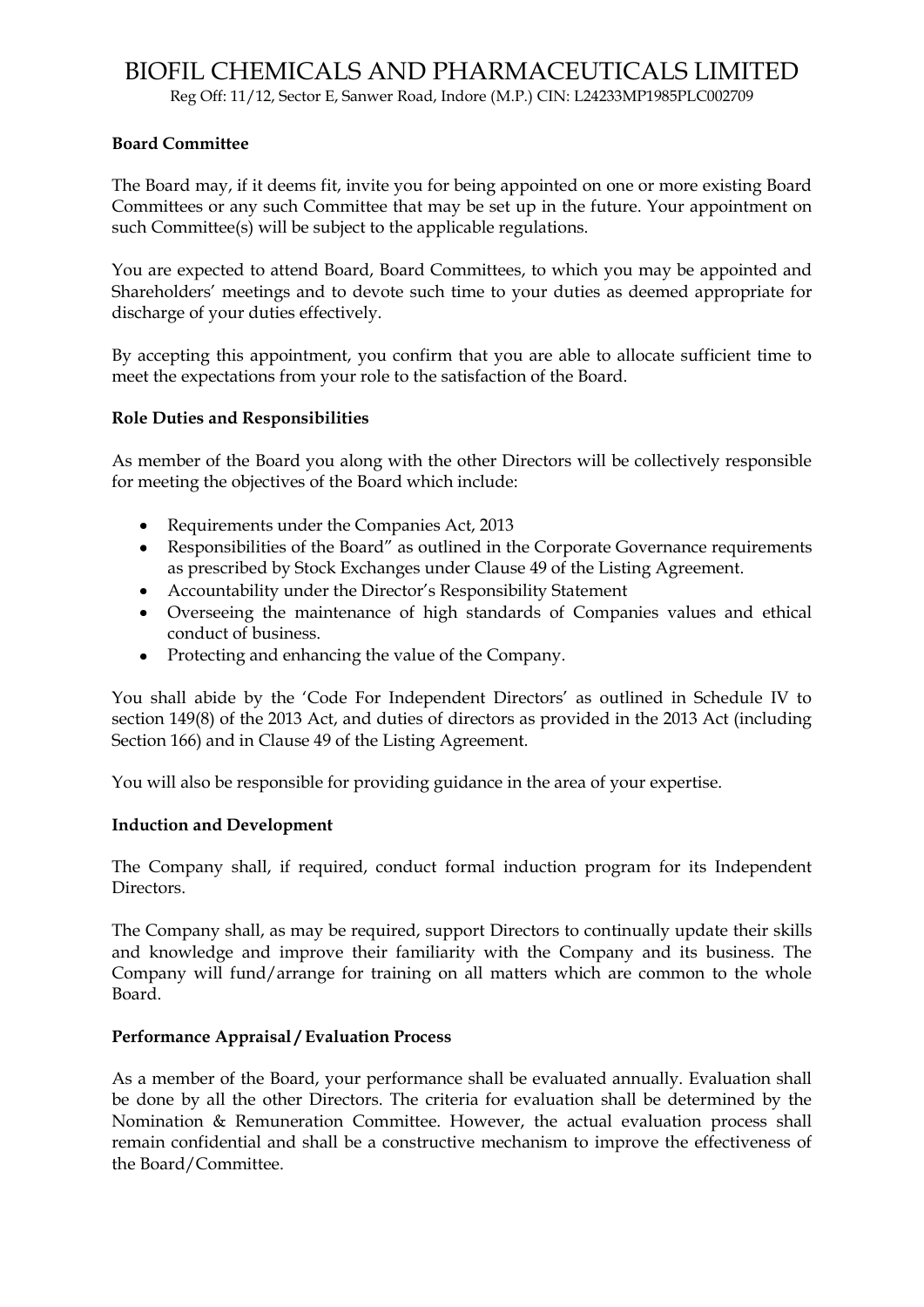Reg Off: 11/12, Sector E, Sanwer Road, Indore (M.P.) CIN: L24233MP1985PLC002709

#### **Disclosures, other Directorships and Business Interests**

During the Term, you agree to promptly notify the Company of any change in your Directorships and provide such other disclosures and information as may be required under the applicable laws. You also agree that upon becoming aware of any potential conflict of interest with your position as Independent Director of the Company, you shall promptly disclose the same to the Company. Please confirm that as on date of this letter, you have no such conflict of interest issues with your existing Directorships, if any.

During your Term, you agree to promptly provide a declaration under Section 149(7) of the Act, upon any change in circumstances which may affect your status as an Independent Director.

#### **Changes of Personal Details**

During the Term, you shall promptly intimate the Company and the Registrar of Companies, Gwalior in the prescribed manner, of any change in address or other contact and personal details provided to the Company.

#### **Termination**

Your Directorship on the Board of the Company shall terminate or cease in accordance with law. Apart from the grounds of termination as specified in the Act, your Directorship may be terminated for violation of any provision of the Code of Conduct of the Company.

You may resign from the Directorship of the Company by giving a notice in writing to the Company stating the reasons for resignation. The resignation shall take effect from the date on which the notice is received by the Company or the date, if any, specified by you in the notice, whichever is later.

If, at any stage during the Term, there is a change that may affect your status as an Independent Director as envisaged in Section 149(6) of the Act, or if applicable, you fail to meet the criteria for "independence" under the provisions of Clause 49 of the Listing Agreement, you agree to promptly submit your resignation to the Company with effect from the date of such change.

#### **Cooperation**

In the event of any claim or litigation against the Company, based upon any alleged conduct, act or omission on your part during your Term, you agree to render all reasonable assistance and cooperation to the Company and provide such information and documents as are necessary and reasonably requested by the Company or its counsel.

#### **Governing Law**

This document is governed by and will be interpreted in accordance with Indian Law and your engagement shall be subject to the jurisdiction of the Indian courts.

If you are willing to accept these terms of appointment relating to your appointment as an Independent Director of M/s Biofil Chemicals and Pharmaceuticals Limited, kindly confirm